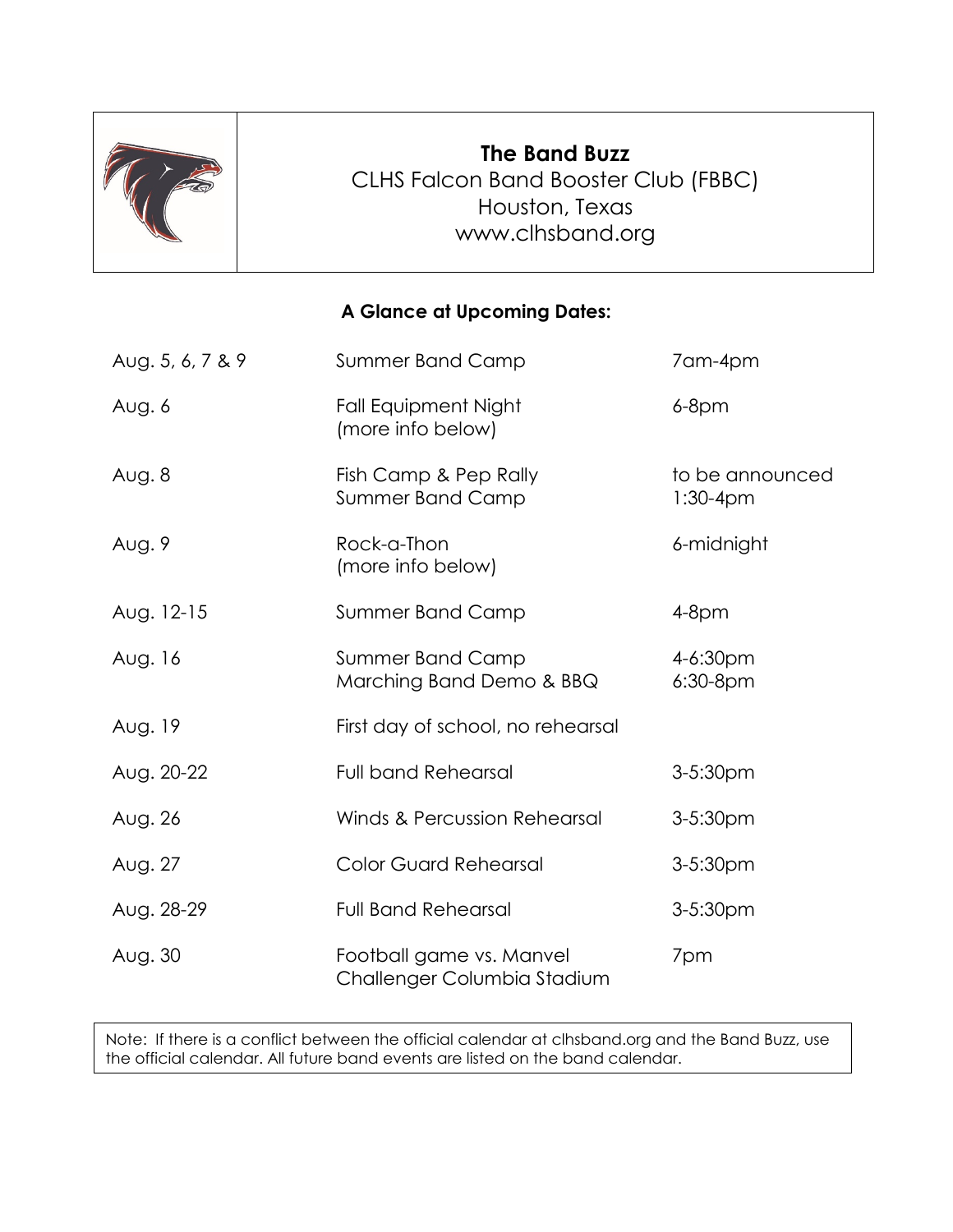## **SUMMER BAND CONTINUES…**

#### **Facebook:**

Please follow *Clear Lake Falcon Band* on Facebook where you can find lots of photos from last week's marching band activities.

## **Calendar:**

The 2019-2020 band calendar is online at www.charmsoffice.com/charms/login.asp, as well as www.clhsband.org/calendar.html. The best way to stay on top of band is to synch the calendar with your phone; instructions for doing so are below the calendar on the clhsband link above.

On charmsoffice, **clearlakehsband** is the school code, and your initial password is your child's school id number. It's a good idea to visit charmsoffice to verify that your email address is correct so that you receive information from the directors and the booster club. After your first time logging on, you will create a password. All forms needed during the year will be at clhsband.org and charmsoffice.com.

Please note that although this calendar reminder will be emailed each week, the website is the official calendar.

#### **Register as a CCISD Volunteer:**

CCISD has implemented a new volunteer application, which now requires volunteers to register on an annual basis.\*\* In order to volunteer with band boosters, please apply or renew your status as a volunteer at [ccisd.net/volunteer](http://track.spe.schoolmessenger.com/f/a/OhoEBeFfxPcb08VHBjkBlg%7E%7E/AAAAAQA%7E/RgRfIcO2P0Q1aHR0cHM6Ly93d3cuY2Npc2QubmV0L2NvbW11bml0eS92b2x1bnRlZXJfaW5mb3JtYXRpb25XB3NjaG9vbG1CCgAANpBAXZBNjPVSFWpqbWNidXJuZXR0QHlhaG9vLmNvbVgEAAAAAQ%7E%7E) or [click here.](http://track.spe.schoolmessenger.com/f/a/kH536BI9yPYjHytwmZhiKw%7E%7E/AAAAAQA%7E/RgRfIcO2P0RHaHR0cHM6Ly9hcHBzLmNjaXNkLm5ldC9Wb2x1bnRlZXJSZWdpc3RyYXRpb24vVm9sdW50ZWVyUmVnaXN0cmF0aW9uLmFzcHhXB3NjaG9vbG1CCgAANpBAXZBNjPVSFWpqbWNidXJuZXR0QHlhaG9vLmNvbVgEAAAAAQ%7E%7E)

\*\**CCISD employees already undergo criminal history checks annually and, therefore, don't need to register as a volunteer and go through a second criminal history check.* \*\*

#### **Parking/Drop Off Reminder:**

Please do not drop students off or park anywhere on the yellow football field painted on the back parking lot (red lot). Students will need to park or be dropped off on the turf field side of the parking lot, NOT RIGHT IN FRONT OF THE BAND HALL DOOR.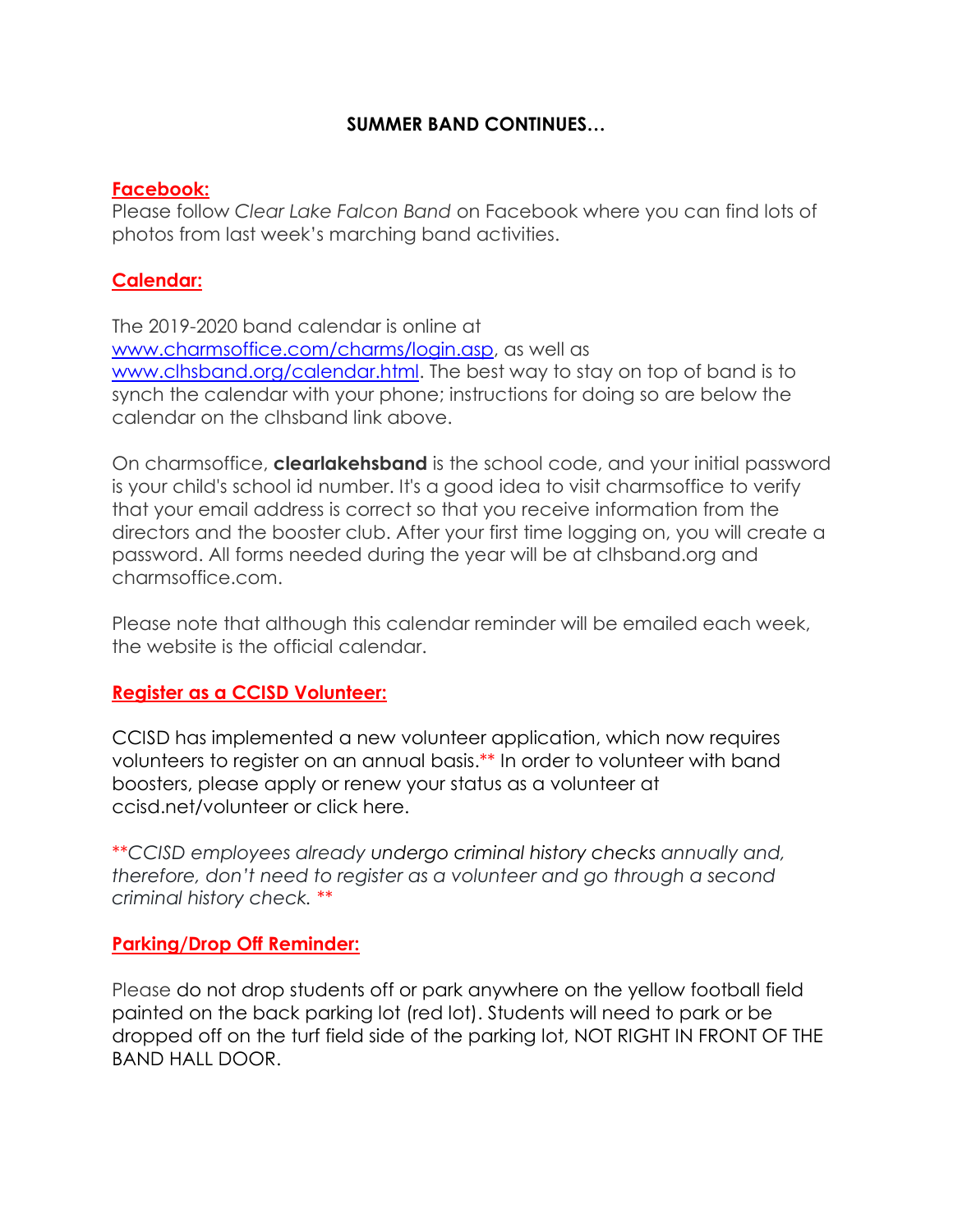## **Equipment Night**

Fall Equipment Night is **Tuesday, August 6** at the CLHS Main Building Commons. Band and Color Guard parents (and students optional), including other activity students, need to attend.

5:30 - 6:30 PM Seniors/Juniors/Sophomores; 6:30 - 7:00 PM Freshmen -- Last Names A-L; 7:00 - 7:30 PM Freshmen -- Last Names M-Z

Below is a link to the JotForm to place your Fall E-Night orders. Please complete and submit the JotForm: one per student. All totals will automatically carry to the bottom. You will receive an email at the address you put into the form with your selections. Please print the email and bring with you to E-Night. It is best to wait and write your check at the cashier table in the event any last-minute changes have to be made. Checks can be written to Falcon Band Booster Club or FBBC, and credit cards will be accepted with a 4% credit card fee.

Please fill out the JotForm, print the confirmation email and join us at E-Night! <http://form.jotform.com/90925034086154>

Answers to Frequently Asked Questions:

#### **WHAT IS FALL EQUIPMENT NIGHT?**

Fall Equipment Night is for picking up any band items ordered in the spring and purchasing items from the Falcon Band Booster Club. These items include game meals, game drinks, water jugs (if not purchased in the spring), contest meals, booster club membership, spirit items, and tickets for the BBQ following the preview show. It is also an opportunity to help make a difference in the Clear Lake Band and Color Guard programs. Fall E-Night is also a tax-free night. You will not be charged sales tax on August 6. Students who place late orders will be subject to higher prices, sales tax, and additional shipping charges.

## **WHY WAS THERE AN EQUIPMENT NIGHT IN THE SPRING AND NOW THIS ONE?**

During the Spring Equipment Night, you ordered and paid for the required band items (shoes, heat uniform, practice shirts, gloves, music folders, lyres, etc.). We do that during the spring so that the students will have everything they need in time to be distributed at the Fall Equipment Night. When we did both in the fall, it was a challenge to get these critical items ordered and distributed before the first game.

## **WHAT ABOUT OTHER ACTIVITY STUDENTS?**

Other activity students who ARE NOT attending any of the practices, football games, or contests are not required to purchase items from the Fall Equipment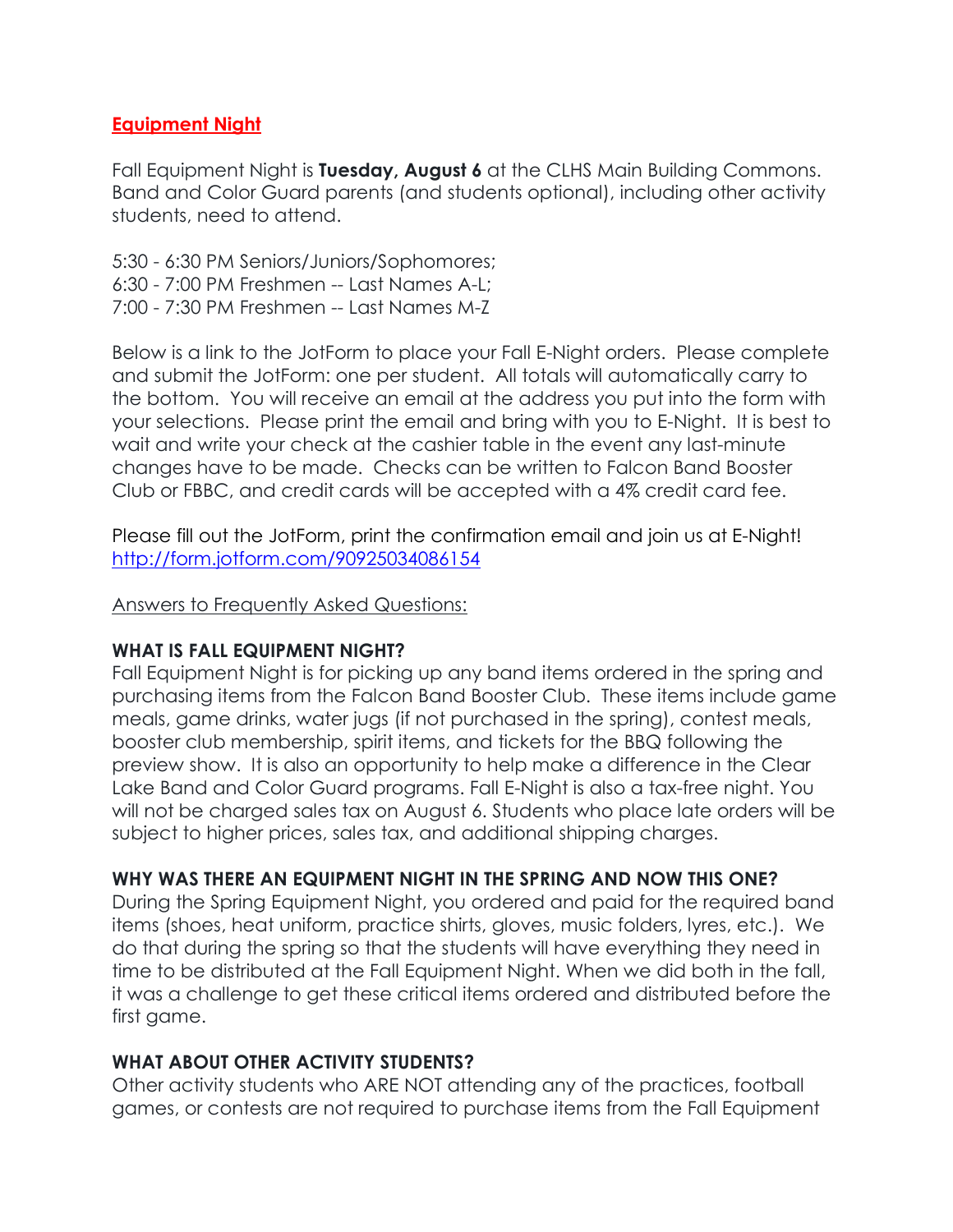Night, but we do ask that they attend to pick up band items they ordered in the spring (if any).

## **WHAT IF I CAN'T MAKE IT TO EQUIPMENT NIGHT OR TO MY STUDENT'S SCHEDULED TIME?**

We ask parents to make every effort to attend Fall Equipment Night at their designated time. If that isn't possible, you can email me at [dxkita@aol.com.](mailto:dxkita@aol.com.)

## **I JOINED THE BOOSTER CLUB DURING THE SPRING EQUIPMENT NIGHT. DO I HAVE TO JOIN AGAIN?**

No. If you paid to join the booster club during the Spring Equipment Night in May, THANK YOU! You DO NOT need to join again. If you're not certain if you've joined for the 2019-2020 year, please check with the membership table during Fall Equipment Night.

## **Rock-a-Thon FAQs:**

## **WHEN AND WHERE WILL IT BE?**

Friday, August 9th from 6 pm to midnight, in the Lake High school commons.

## **WHY IS IT CALLED "ROCK-A-THON" WHEN THE KIDS ARE IN ROLLING CHAIRS?**

This goes back to when this fundraiser was started. Originally the kids spent the night in rocking chairs and would rock the night away. The movement limitations for rocking chairs were noted and eventually they moved to rolling chairs. Rolling chairs are not provided and your child will need to bring their own with them. They are allowed a 5-minute break every hour for bathroom breaks.

## **WHAT ARE THE DONATION LEVELS FOR ENTRANCES AND PRIZES?**

The levels are \$65 to be admitted; \$100 for a free drink; \$150 for a free pizza; \$200 for free Chick-Fil-A nuggets; and \$250+ for grand door prize tickets. Regular door prize tickets are awarded at the above levels as well. The more donations collected, the more goodies your child will earn.

## **CAN I JUST WRITE A CHECK FOR \$65 SO THAT MY CHILD CAN PARTICIPATE?**

Yes! The reason we have your kids send out donation letters in June and solicited extra donations in August is to take the \$65 burden off of you. We realize that being in band can get expensive, and this is your chance to ask others to help out. All checks should be made out to "FBBC."

## **WHY DOES MY BOOSTER CLUB MEMBERSHIP COUNT TOWARD PRIZES BUT NOT THE \$65 ENTRANCE FEE?**

Booster Club Membership has many membership levels of, starting at \$40 a year. Any amount that you choose over the \$40 level, your child will get that difference credited towards their Rock-a-Thon prize levels. We want to reward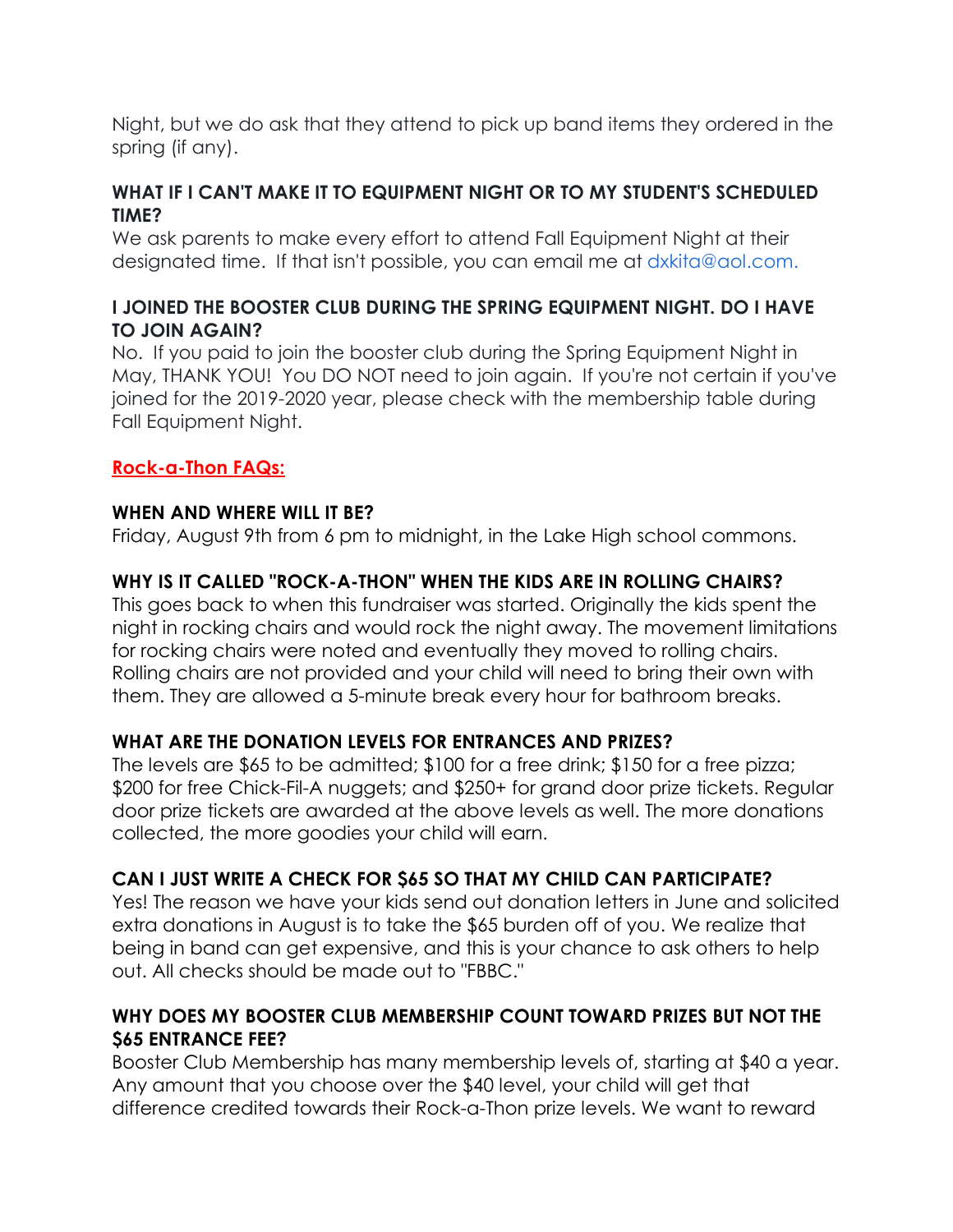them for you being supportive parents! However, this is still a major fundraiser and we need funds being credited to "Rock-a-Thon" in the budget not just "Membership." It helps to not skew our budget numbers. Rest assured, every dollar earned goes to the same place ultimately and that is to helping our band be the greatest! If every band member participates at the \$65+ level, we will raise over \$11,000! Every dollar stays in the band program to offset expenses that we incur each year.

## **MY CHILD HAS GOTTEN SOME MORE DONATIONS, WHAT DO I DO WITH THEM?**

You have two options here. I will have a table next week at E Night, feel free to bring them to me there or have your child bring the donations with them to check-in on Friday. The more donations I receive prior to Friday, the quicker their check-in will be because it will already be totaled for prizes.

## **WILL THERE BE FOOD FOR THE KIDS TO EAT OR DO THEY NEED TO BRING THEIR OWN?**

Pizza and chicken nuggets will be given out as prizes; we will not have any food for sale. However, the kids who win the pizzas tend to share them with their friends. The pizzas will arrive around 7:30, the chicken nuggets after 9:00, so please plan on late meals. Kids are always welcome to bring their own food and drinks.

## **CONCESSIONS FOR SALE?**

We will have drinks for sale during Rock-a-Thon. For drinks we will have Coke, Sprite, Coke Zero, Dr Pepper, Gatorade and Water, if your child does not like these drinks, they can bring their own. Everything is \$1.00 each. Please plan on sending your child if \$1's, \$5's and \$10's as we will not be able to make change if everybody brings \$20's. Also, we will accept no bills at the concession stand over \$20.

#### **WHAT ACTIVITIES WILL THERE BE?**

The kids are allowed to bring their gaming systems with them, so don't be shocked when you see game consoles and TVs walk out the door that night. All games and movies will need to be checked in for director approval and nothing with a "Mature" rating will be allowed. They also need to bring their own extension cords. Throughout the night there will also be group activities that all will participate in. Have you ever played Dodge Ball while in a rolling chair? It is hilarious to watch! Mr. Pearce presides over the games between the grades and between the sections. We will also be adding a sibling game, Older vs Younger. We are also adding Chair Races this year.